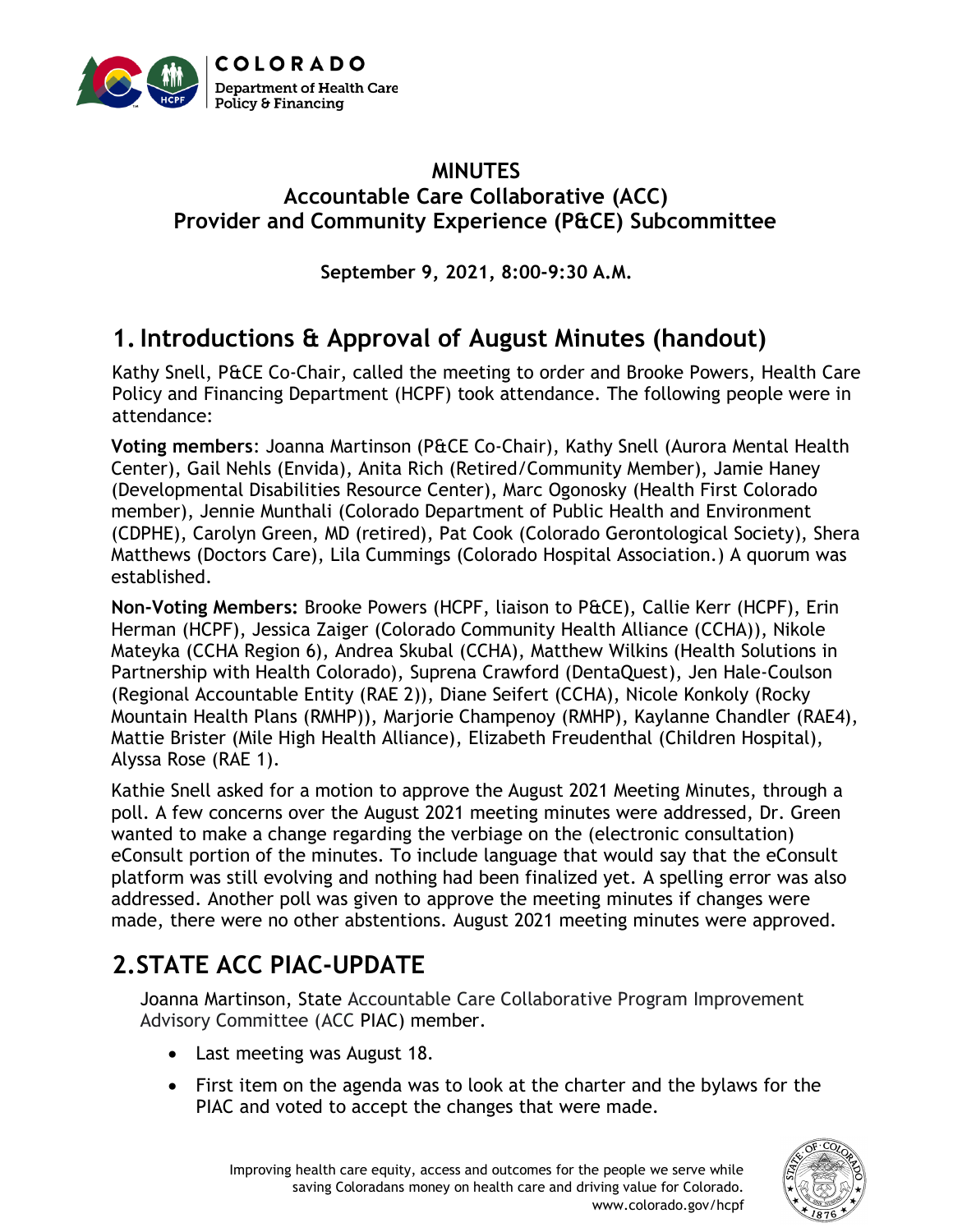- The State PIAC is connected to other subcommittees. Often referred to, "the PIAC communities"
- Encourage everyone to look at the documents that have to do with PIAC bylaws, they are connected and align with the P&CE. How does the P&CE fit into the PIAC? The subcommittees are in alignment.
- Crisis Services improvement recommendation. To improve access to Behavioral Health (BH) services and alignment with Health First Colorado members. BH alignment is critical. The BH Integration Strategies subcommittee (Matt Pfeifer, HCPF liaison) submitted a recommendation: 1. Regular convening and alignment between the RAEs and Administrative Service Organizations (ASOs.) 2. Replicating and expanding successful community coordination efforts. 3. Participating in Statewide BH reform work, which would support interagency alignment. Any feedback or recommendations are due by 9/9/2021 to Matt Pfeifer.
	- o Data sharing opportunities go hand in hand with the first recommendation. Data sharing gives provider collaboration.
	- o The Department has proposed new rules in relation to the improvement for data sharing.
	- o Foundation and pillars included in the recommendations: communication with members being efficient, clear, helpful and coming from trusted resources. Equity, Diversity and Inclusion. Alignment metrics between the RAEs and the ASOs.
	- $\circ$  HCPF recommends creating a policy guidance for monitoring collaboration process.
- Presentation from the last PIAC meeting review: Tracy Johnson, Medicaid Director, HCPF
	- o Population Health Strategy within the ACC program: Core principle of health equity is to recognize that members have different needs and to match the service to the need. Complex members can benefit from higher level interventions and resource allocation.
	- o Current expectations of the RAEs: Stratify population based on health risk, additional focus on population health interventions for complex members, at minimum use care coordination to support complex members, allocate greater portions of administrative payments to providers who serve more complex members.
	- o Triple Aim: Improved population health, enhanced patient experience, reduced costs.
	- o ACC Framework: Deliverables that the Department receives, and reviews are ways that the Department monitors the outcomes.
	- o Complex members defined State Fiscal Year 2021-2022 (SFY21- 22)-Definition will vary by RAE region. HCPF default definition: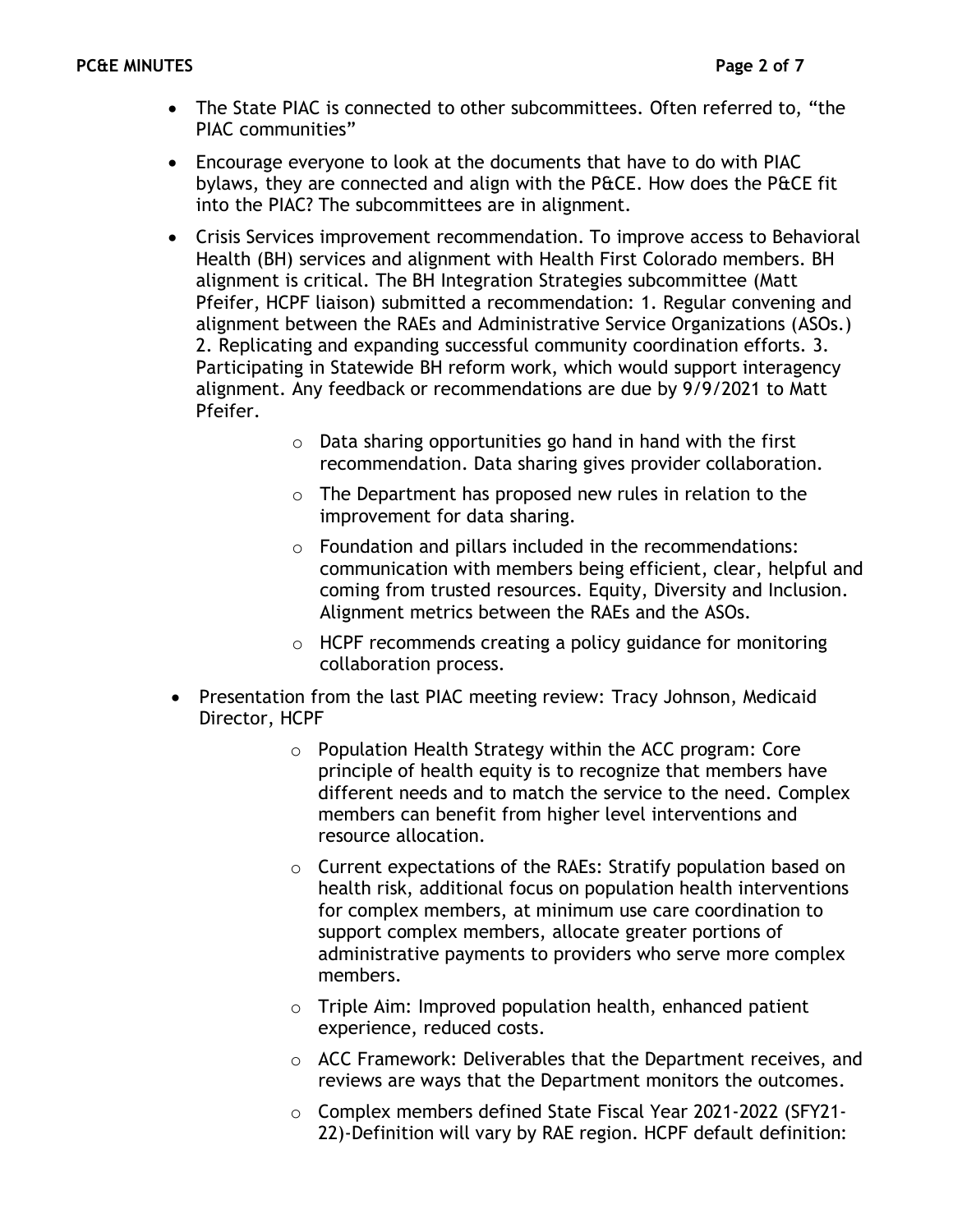Children and youth with annual costs of \$25,000 or greater and adults with four or more chronic conditions. RAEs have until 10/1/2021 to propose alternate definition using predictive risk models or other evidence-based methodologies.

- Anita Rich raised the question: "Are there any concerns of members moving RAEs due to the varying definitions in each RAE? Members may qualify for more (or different) services in a different RAE and they may try to move to receive different services that may not be available in their RAE." "Are there going to be specific commonalities that will be included statewide with all the RAE's?"--Although the RAE's may have their own definition, HCPF has basic expectations with the definition of extended care coordination, which will need to be in place. This is still a moving target and evolving-not finished or set in stone yet.
- o Chronic Conditions: 6.9% of adult members have four or more chronic conditions. Those include: Maternity, Diabetes, Hypertension, Heart Failure/Cardiovascular Disease, Asthma, COPD, Depression, Anxiety, Chronic Pain, Substance Use Disorder (SUD).
- o Complex Care Definition timeline: Currently RAEs are still in the \$25K+ Definition (January 2020-January 2022). RAEs determining if they will have their own alternative definition or 4+ chronic condition model (January 2022-July 2023). HCPF predicts that the State will move into a more 'Predictive Risk Model' (July 2023). This is nowhere near finalized and is a moving target. This will continue to evolve as more discussions take place around it.
- $\circ$  Complex Members incentive payments: Percentage of complex members who receive Extended Care Coordination (ECC). Results will not be comparable across RAEs due to variations of definitions. ECC- will need to have a robust care plan within the first 3 months and at least quarterly monitoring. Outreach should be early to complex members and allow flexibility for assessments on the front and back end. The P&CE did a lot of the work around the components-Thank You!
- o Where were heading: Implement and improved definition for complex pediatrics-date to be determined (TBD). Trial different RAE approaches and learn from them to develop a predictive risk model that all RAEs can use (ideally by July 2021). Improve consistence in care coordination offerings and data across regions (Fall 2022). Collaborate with Office of Community Living (OCL) and stakeholders to develop improved practices for team-based care coordination with American Rescue Plan Act (ARPA) funding (SFY21-22)
- Shera Matthews (Doctors Care) is inquiring about any reports or data regarding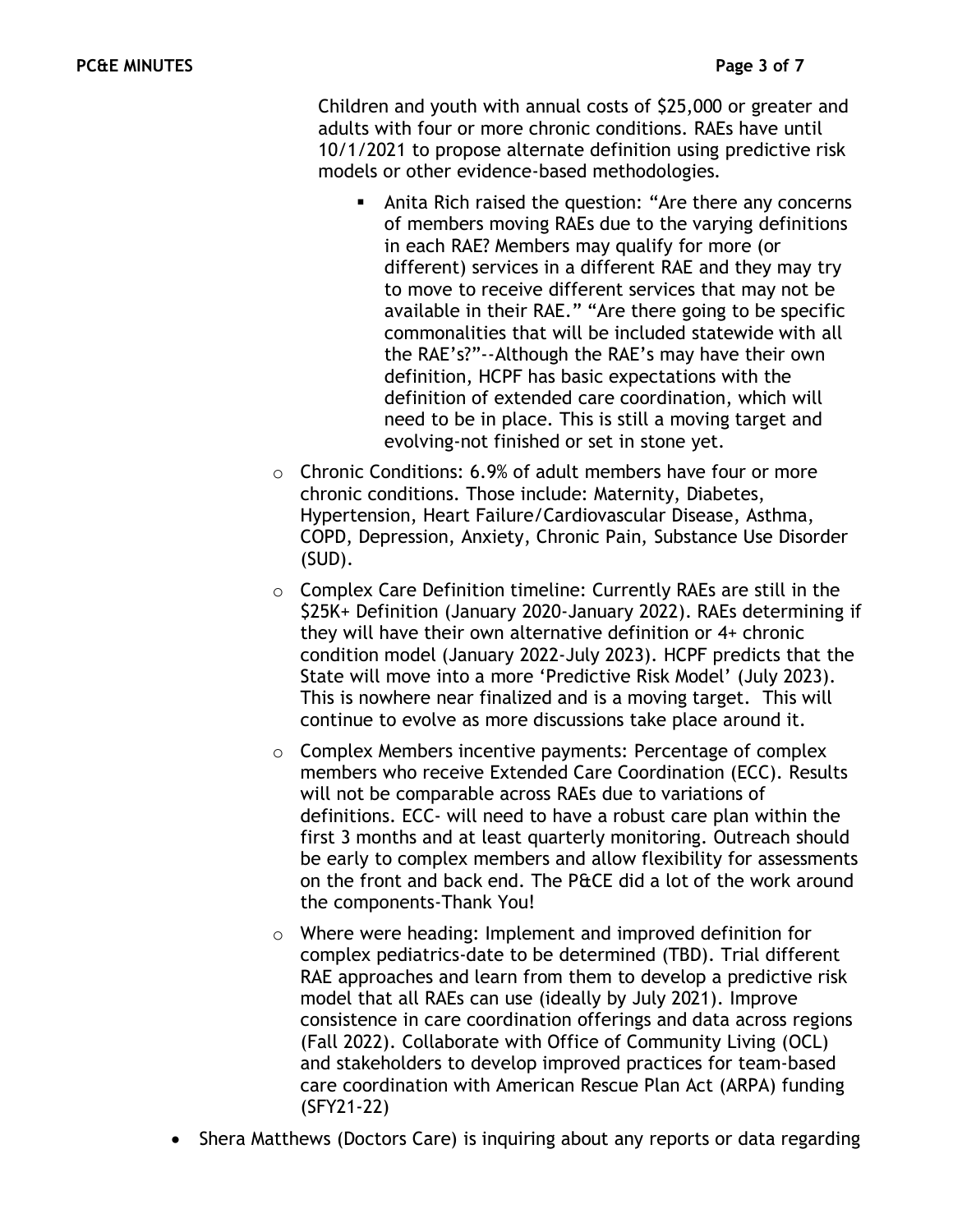the data that has been collected over the years. From a providers standpoint they see the Key Performance Indicator (KPI)'s that they get from their RAEs but they haven't seen it in totality on what is being accomplished on a State level. Brooke Powers (HCPF) spoke to the knowledge that the Department has to give reports to the Legislative branch on the work that is being done within the ACC program. Brooke will identify any of the documents that may be relevant to the information that is being asked and facilitate a response back to the group.

## 3. P&CE Follow-up Items & Housekeeping

Brooke Powers- The upcoming presentation to the PIAC on October 20, 2021:

- The Charter- P&CE presentation to PIAC October 20, 2021. To present and get the official sign off on charter.
- PIAC year-October 1-September 30.
- The Charter has all been approved and the only thing left to determine before the presentation to PIAC, are the voting member terms. The terms need to be finalized before the charter goes to the PIAC.
- Voting membership-modifying and aligning it with terms that the PIAC entails. Alignment includes: Have all the subcommittees work like each other-4-year terms; 2 consecutive terms for voting members. Voting members of the P&CE and on the PIAC members; align the terms for each. Individuals who serve as a cochair of a subcommittee, can serve a third term. No one is terming off at the same time, they are staggered.
- If there are any open seats on the subcommittees, applications will open quarterly.
- Brooke Powers (HCPF) opened a poll and put in motion to approve the voting membership terms- the current terms of the current voting members. There were not any abstentions, the voting membership terms were approved.
- **eConsults- Update, Brooke Powers (HCPF)**
- o The Department has received some significant feedback from Centers of Medicare and Medicaid Services (CMS). There are issues being worked out and they will come to a meeting in the future, to discuss. Due to the feedback this has pushed out the eConsult platform timeline significantly.
- o This platform has no definite timeline and is nowhere near being finalized. There are issues to work out and the P&CE will be notified at future meetings.

## 4. Care Coordination

Brooke Powers, HCPF liaison to P&CE

❖ Care Coordination Presentation- Kidron Backes, Case Management/ Care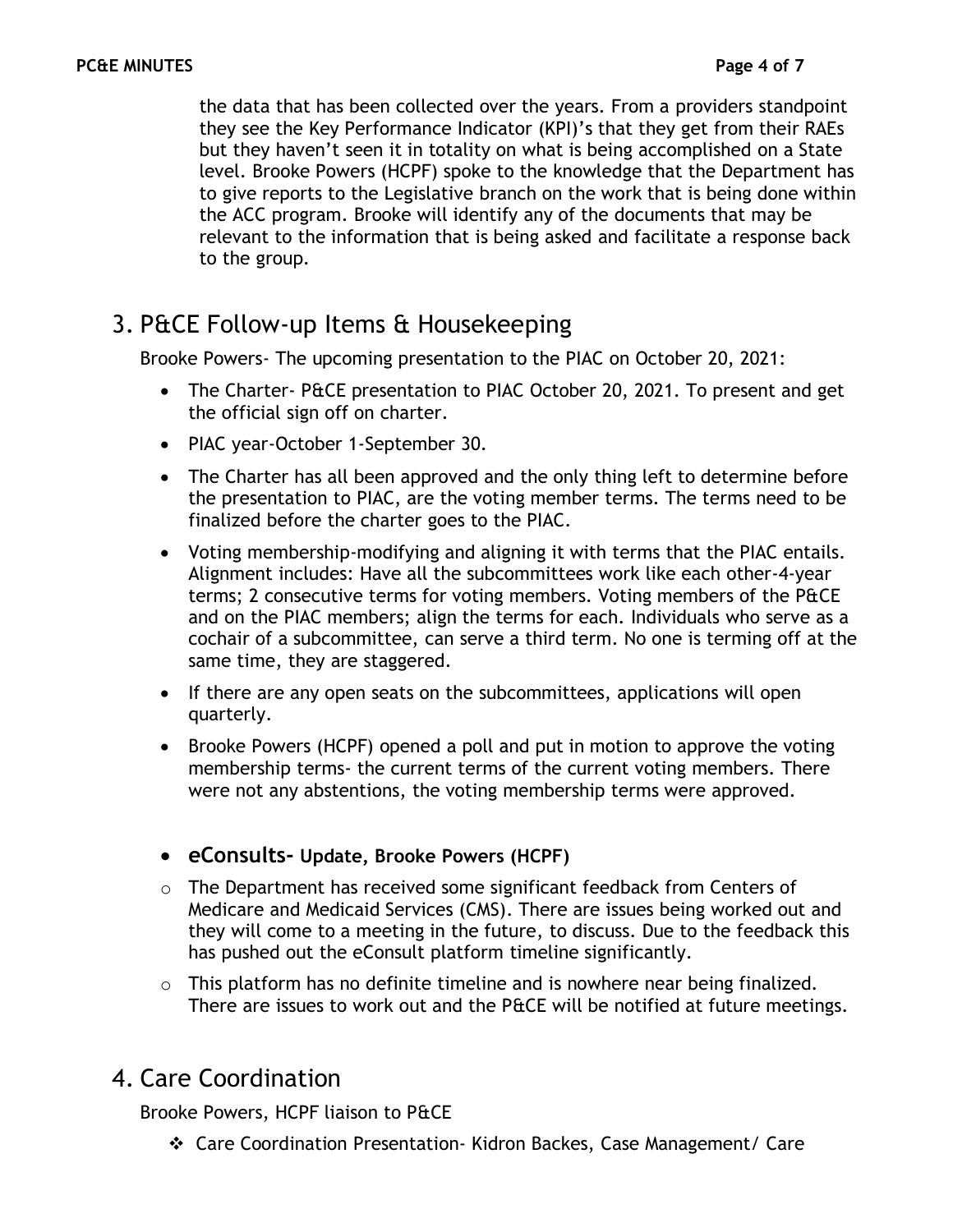Coordination Specialist, HCPF. A liaison between the RAEs and CMAs.

Collaboration with the Office of Community Living (OCL) and Case Management Agencies (CMAs) Single Entry Point/Community Centered Board (SEPs/CCBs) Depending on Joint Budget Committee (JBC) approval.

- CMA and RAE Intersection
- Aligned with Population Management Framework
- Deliberate and organized activities to support health and social services
- Care Coordination should not duplicate services through Long Term-Services and Supports (LTSS) and Home and Community Based Services (HCBS) Waivers
- Coordination should address care transitions between health systems and no missing pieces for members.
	- RAE Roles
		- o Connect members to a Primary Care Medical Provider (PCMP) to serve as their medical home
		- o Coordinate services for physical and behavioral health needs
		- o RAEs compliment the work of SEP/CCBS and CMAs; they don't duplicate it
	- Entry Point & CMA
		- o Help members eligibility determination for LTSS
		- o Service plan development and monitoring. Making sure members are happy with the services they are receiving
		- o Coordination of long-term services and supports
	- Where the intertwine and come to work together: Coordinate across disparate providers, collaborate social, educational, justice, and other community agencies. Everyone knows their role and how they can help members.
- ❖ Future Plans
	- Trainings, communication and coordination at HCPF and for all community partners.
	- Leverage ARPA funding to identify:
		- $\circ$  Use the ARPA funding to solidify the definition of best practice within the case management/care coordination scope of work
		- o Identify and solidify roles of collaboration for RAEs and CMAs serving the same member. How can we give the best care to the member?
		- o Pilot program in the State for a new Care Coordination system and measure the outcomes for members.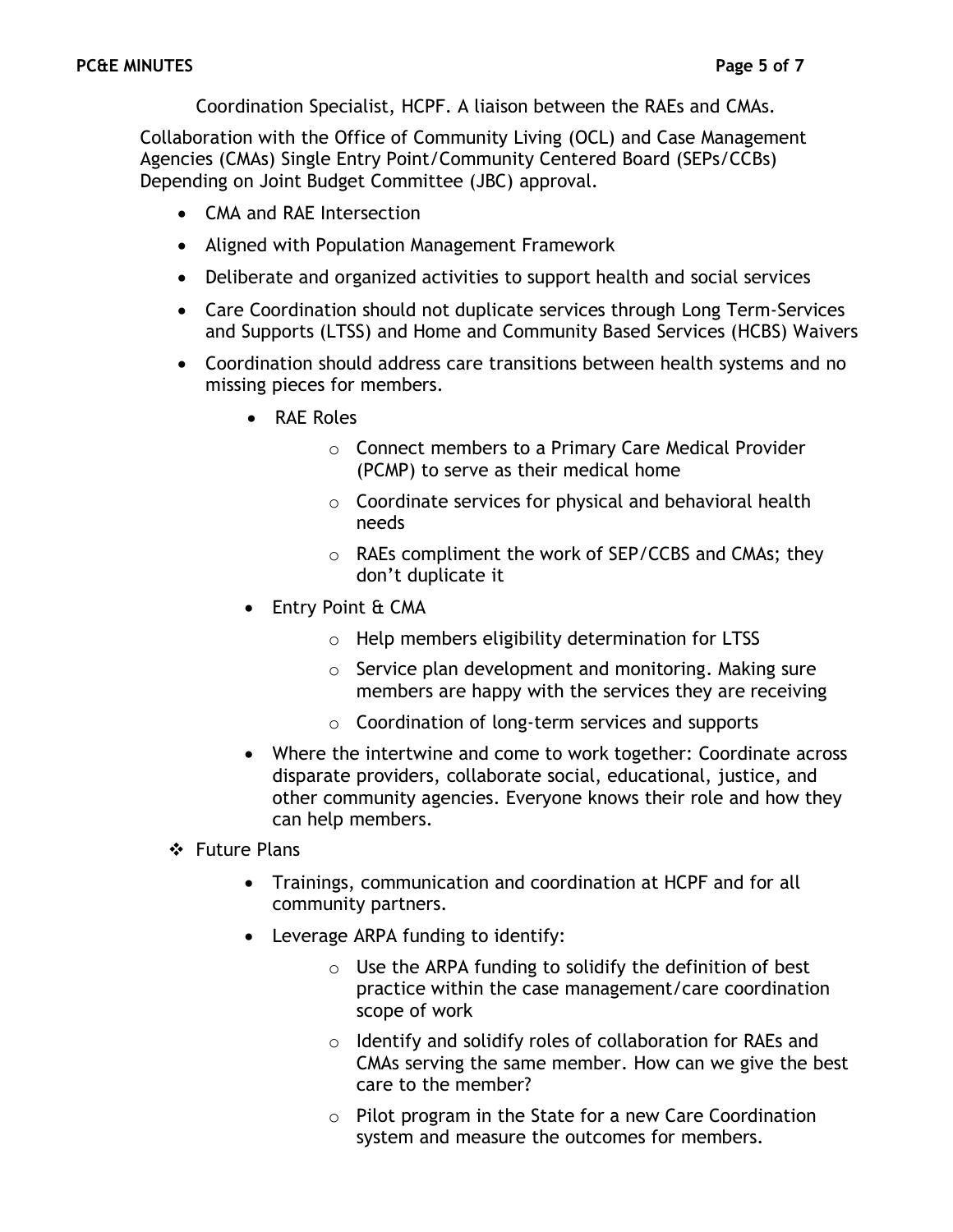o Leveraging stakeholder feedback to tackle some of the issues. Feedback is welcomed and encouraged.

#### Discussion:

- 1. Pat Cook (Colorado Gerontological Society)- Asked a question about older adults who are coming in for care. Specifically, adults that have been taken care of by their parents for their whole life and now have aging parents in their 90's or older. The challenges that come up are who are the players in the members life? A central spot (online or database program) would be beneficial to align consumers and members and get them back on track with care coordination, if they have fallen off. Benefits: save time when trying to decipher who is involved the members life and connecting them with the right people, especially if the member doesn't know because their parents have done it their whole life.
	- Kidron spoke on the new proposed care/case management system pilot program. The goals and issues will hopefully be addressed. Pat Cook spoke of the benefits of a program would be and how useful the PEAK site has been.
- 2. Jessica Zaiger (CCHA) Asked if RAES will have access to the new CCM tool?

Unknown currently. Looking to see how this can work, and it has been identified. Don't know if CM agencies will have access or if RAE's will. The barrier has been identified and will be determined later.

- 3. Elizabeth Freudenthal (Children's Hospital)- Are the bullet points connected?
	- Yes, the efforts will be made to connect all points. We hope to get the ARPA funding and to be able to hire a contractor to identify a list of things that HCPF wants more information about-best practices, care coordination. The contractor will pull data and HCPF will use the report to create a pilot program to use throughout the State. The goal is it will turn into a platform to be used by all RAEs.
- 4. Are there any official formal institutionalized plans made for a BH care coordination system?
	- **Efforts are being made across the State to make sure that there isn't** duplicated work going. Communication and collaboration at HCPF is always happening, to ensure that duplicative measures aren't being taken. The contractor will specifically be pulling the data we request to identify and not sure if those will overlap.
	- Dr. Carolyn Green wanted to suggest remembering the medical providers and to include on the Electronic Health Care record (EHR) to include a Primary Care contact.

Anticipated Timeline (DATES TO BE DETERMINED):

HCPF hopes to have the green light, once the ARPA funding gets approved, by the end of September 2021. Goal is to hire a contractor in October 2021 and have them work until June 2022. Hope to have a final report reviewed